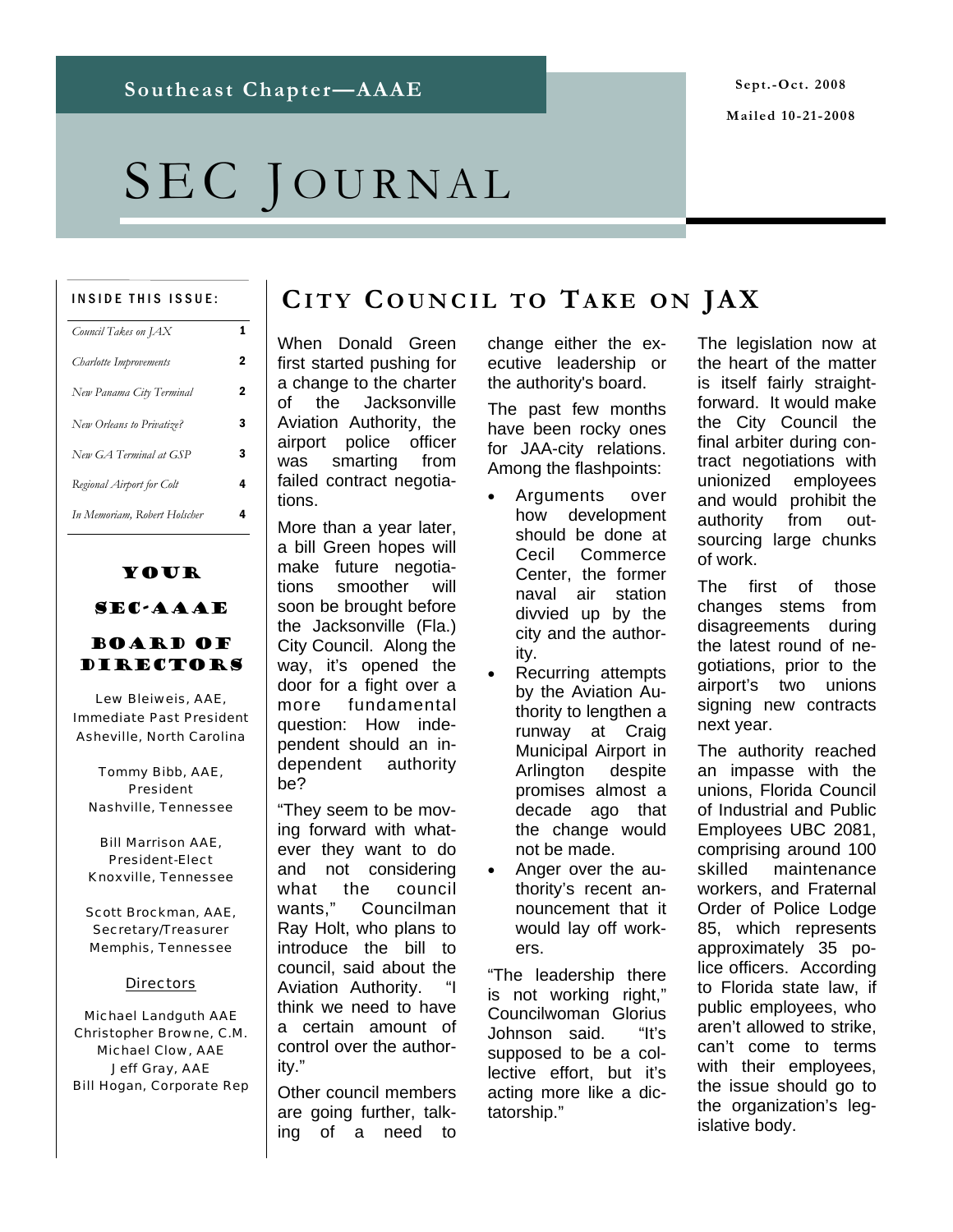## CHARLOTTE—\$400 MILLION OVERHAUL PLANNED FOR TERMINAL/PARKING DECK

Charlotte/Douglas International Airport (NC) is readying a massive overhaul that will make the facility competitive with the world's most advanced airports according to the *Charlotte Business Journal*.

The \$400 million project will change almost everything about the way passengers use the airport. That includes where you park, how you drop off your bags and pick up your tickets, the time you spend at the screening areas, even the approach to the sparkling new terminal.

"The hub is important to the economic health of the city," says Jerry Orr, Charlotte's Aviation Director. "And it's important that we keep upgrading to have a state-of-the-art facility."

essary because of the airport's tremendous growth over the last decade. Since 1977, passenger traffic is up 59% to more than 33.2 million passengers last year. Traffic could double in 15 years, despite the current downturn in the airline industry, according to experts.

As with past expansion projects that have included the addition of several parking decks, Orr says the growth is important to secure Charlotte/Douglas' position as a hub airport. Attracting more international travel is also a priority.

The project—modeled after new European and Asian airports that are more hightech and passenger friendly—is expected to be completed as soon as 2012. It will be paid for with future revenue bonds and from a \$3.00 customer facility charge (CFC) assessed by rental car companies.

"The U.S. has been lagging behind Europe and Asia in terminal expansion and development," says John Kasarda, a UNC Chapel Hill Kenan-Flagler Business School professor and aviation expert. "We're just trying to catch up. And Charlotte is on the way to closing that gap."

The project has grown from what was expected to be a \$150 million terminal and parking deck renovation. Over the past year, Orr working with architectural firm LS3P Associates Ltd. has expanded the scope considerably.

Orr says the expansion is nec-

### Panama City Airport Terminal Design and Construction Approved

The Panama City-Bay County International Airport has approved the design and construction of the terminal building at its new airport now under construction in West Bay, Fla.

The new terminal design includes several improvements and cost saving measures planned to keep the project on budget. At the request of the

general contractor, Walbridge, worked with the airport's architect (HNTB), engineer (PBS&J) and construction manager (KBR) to identify cost savings in order to bring the cost of the terminal building within budget.

Through value engineering, the construction team was successful in lowering the cost by \$9.8 million to \$58.8 million.

The new terminal will be 125,000 square feet and have

seven gates. The airport aims to have the first LEED certified terminal building in the nation, with a state-of-the-art storm water management system, extensive use of sustainable materials and a landscaping plan that will not require supplemental irrigation.

Construction of the \$318 million state-of-the-art airport began in January 2008 and is currently almost three months ahead of schedule.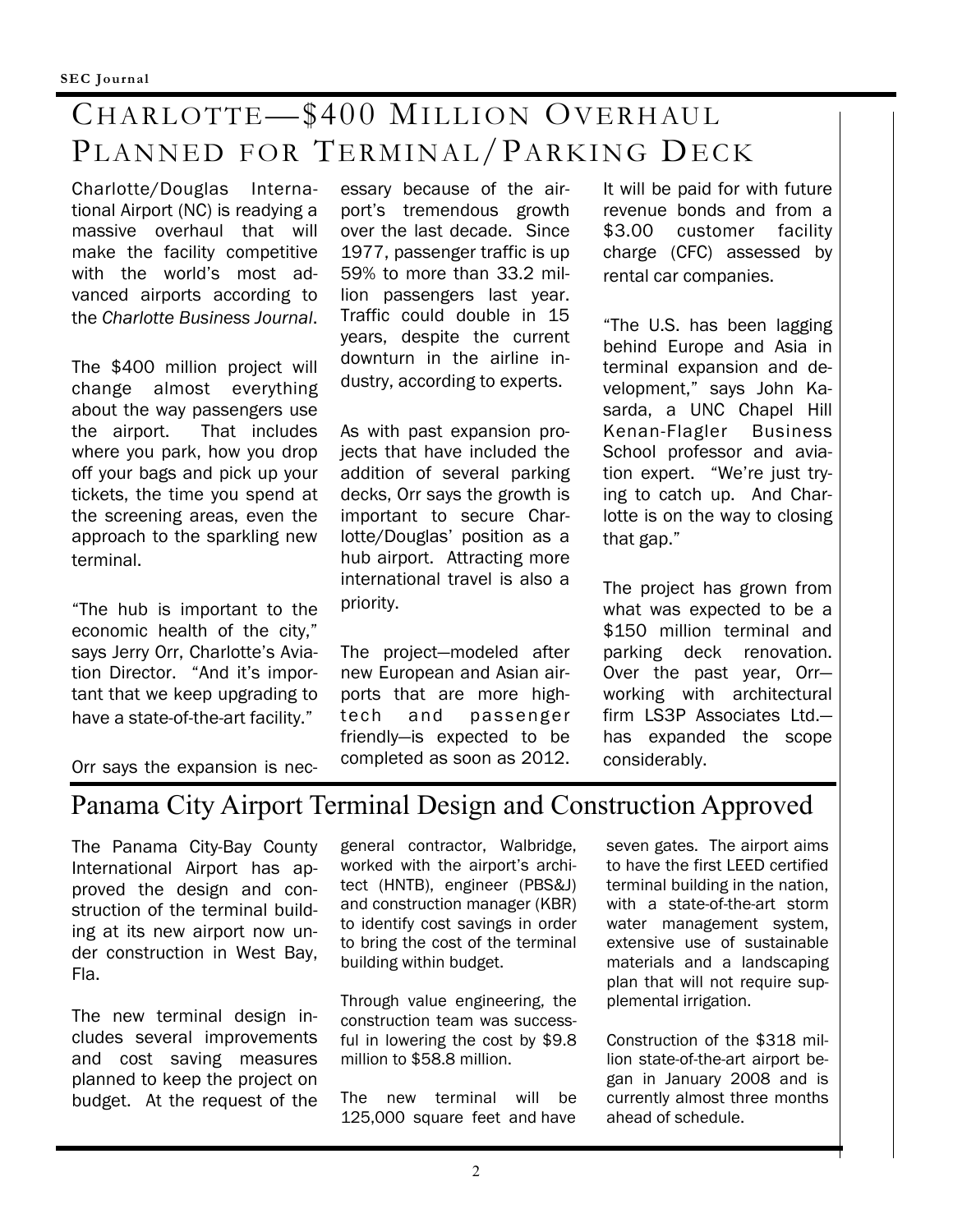### **PRIVATIZATION OF AIRPORT PROPOSED**

Even as the state ponders a possible takeover of Louis Armstrong International Airport, airport officials are exploring the idea of turning Armstrong over to private management—perhaps generating a financial windfall for the city.

Told recently that privatization could potentially generate hundreds of millions of dollars for the airport's owner, City Councilman Arnie Fielkow said that putting Armstrong's management in private hands while keeping the airport under city ownership might be the best plan. He called the idea "very intriguing."

The airport is owned by New Orleans but sits mostly in Kenner, with its east-west runway extending into St. Charles Parish.

Airport officials laid out the idea of privatizing Armstrong at a meeting of the council's Aviation Committee on the same day that

Chicago City Council voted 49-0 to approve a \$2.5 billion, 99 year lease of Midway Airport to a private operator.

Midway is Chicago's "second airport" trailing O'Hare International in usage.

Overseas, more than 50 airports have been privatized since 1987, accounting for more than 10% of the global market.

The Midway price tag of \$2.5 billion—all to be paid upfront includes \$1.4 billion in airport debt to be assumed by the new operators. The City of Chicago will net a little more than \$1 billion that it will use primarily for infrastructure projects and shoring up pension funds.

Midway is a formerly deteriorated facility that underwent a transformation in recent years, primarily as a home for SouthWest airlines. The airport had 19.1 million passengers pass through its doors in 2007. In contrast, that is twice as many passengers as Armstrong had each year before Hurricane Katrina caused a sharp decline in flights and usage from which the airport has yet to fully recover.

Midway carries approximately \$1.4 billion in debt compared to Armstrong's \$213 million.

Comparing the numbers for the two airports, New Orleans council members figured the city potentially could reap a windfall of \$500 million to \$1 billion by privatizing Armstrong's management, assuming private investors would be prepared to pay a comparable value for each passenger served.

### **GPS Airport Unveils Plan for New Terminal**

The Greenville-Spartanburg International Airport (SC) has unveiled plans to build a new \$1.5 million general aviation terminal, replacing the existing terminal because a portion of the roof collapsed last year.

Airport commissioners recently passed a resolution giving long time SEC-AAAE member Gary Jackson, airport executive director, the authority to enter into a

contract with RS&H, Inc., to engineer and design the facility, including as many energyefficient and environmentally friendly features as can be incorporated into the design.

Stevens Aviation, the airport's fixed base operator, is the occupant of the terminal. It has been using a mobile office since a 2007 storm dumped water on the flat roof of the building, said Monica Brownlee, Stevens Aviation spokeswoman. The weight of the water caused a partial roof collapse in the terminal which was built in the 1970's, according to Rosylin Weston, GPS Spokeswoman.

Design work for the new facility should be completed by the end of this year.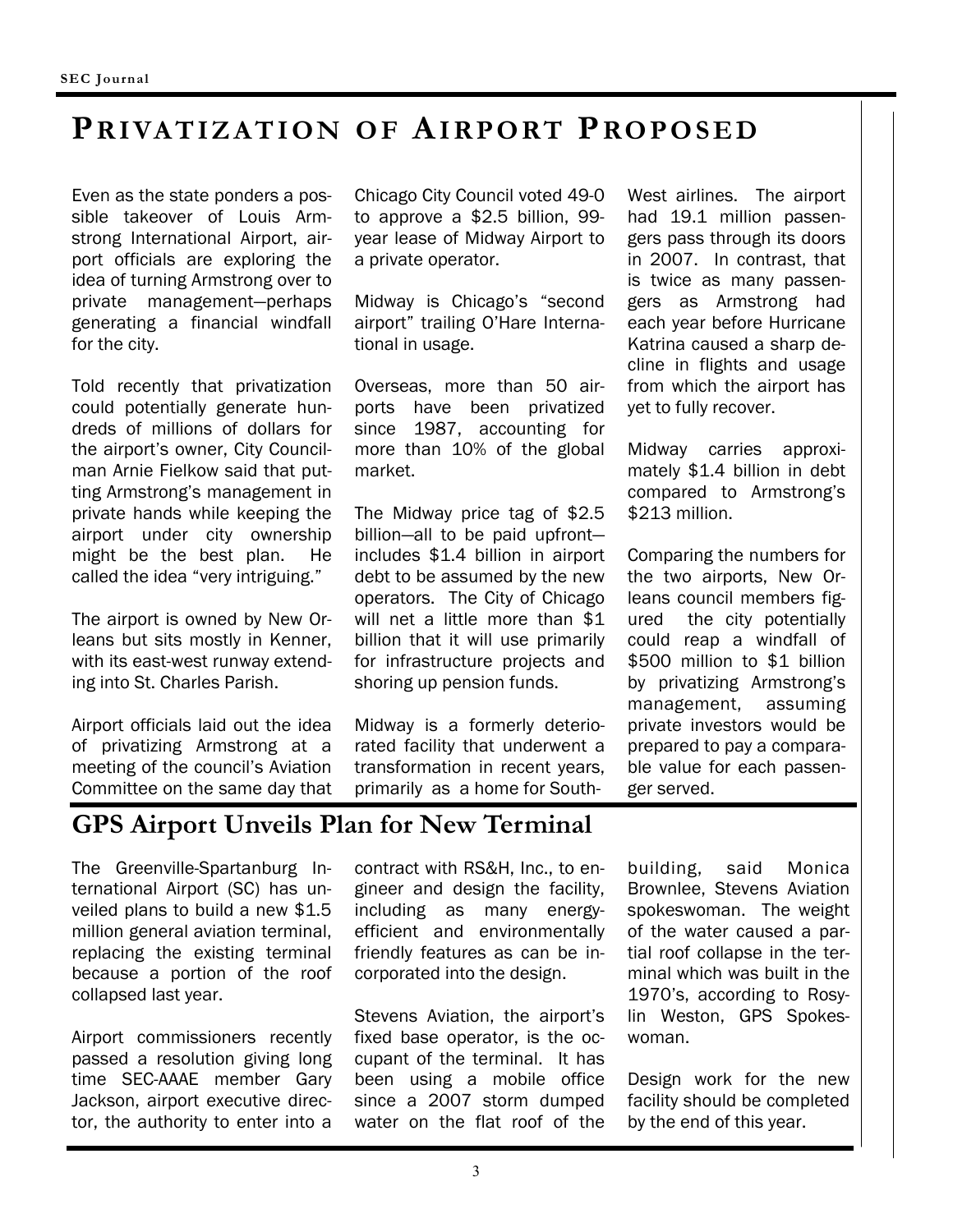#### Southeast Chapter—AAAE

Robert C. Brammer, Editor SEC-AAAE 8712 Caspiana Lane North Charleston, SC 29420

Phone: (843) 425-3878 Fax: (843) 225-1799 Email: secaaae@aol.com

## We're on the Web at www.secaaae.org

#### **Delta Regional Airport Groundbreaking Honors Efforts of Local Leaders**

The partnership between four area government entities was recently praised by state and federal officials during the groundbreaking for the Delta Regional Airport in Colt, Ark.

The event marked the end of five years of work by members of the Delta Regional Airport Authority. DRAA president Dr. John Kerr said he was pleased to finally be at this point in bringing a regional airport to Colt. "For those of you who don't know, we started this process in 2002, and it has taken a lot of work to get to this<br>point." he said. "I'm point," he said. thrilled after all of this time and all the hard work that has been done by the members of DRAA to be here for this today, and I still can't hardly believe that we're to this point."

### **In Memoriam**

**SEC-AAAE member Robert F. Holscher, executive director/ CEO of Cincinnati/Northern Kentucky International Airport, died October 3.** 

**Mr. Holscher was the longest-sitting CEO of a major U.S. hub airport. He began his career at Cincinnati/Northern Kentucky in 1961 as a firefighter. He steadily moved up the ranks to chief of the airport fire department and, ultimately, in 1977 to director of aviation. For 33 years, he continued to hold the same top position, now titled executive director/CEO.** 

**Mr. Holscher served on AAAE's Policy Review Committee, the World Board of ACI, including a year as chairman of ACI-NA. In 2004, FAA's Southern Region selected him as its Commercial Service Airport Manager of the Year. Additionally, Mr. Holscher was the recipient of Kentucky's Airport Manager of the Year in 2006, the Northern Kentucky Chamber's Frontiersman Award in 2007 and the Kentucky Aviation Museum's Achievement Award in 2007.** 

### **SEC-AAAE CORPORATE COMMITTEE SUBMITS SPONSORSHIP PLAN**

During the course of the SEC-AAAE Board of Directors' Meeting held September 6, 2008 in Reno, Nevada, the Corporate Committee, under the direction of Ms. Claudia Holliway, and an ad hoc subcommittee headed by Mr. Mike Landguth, proposed a Corporate One Rate Sponsorship Plan that was approved by the Board.

The objective of the Plan is to provide sponsors of the SEC-AAAE Finance and Administration Conference and the SEC-AAAE Annual Conference the opportunity to cut one check to sponsor both conferences at a discounted rate.

The Plan is also available to airports that may have an interest in sponsoring

the conferences.

The following two pages provide a breakdown of the Plan along with a list of frequently asked questions pertaining to the Plan.

If you are interested in taking part in the Plan, please contact the executive secretary at email address secaaae@aol.com.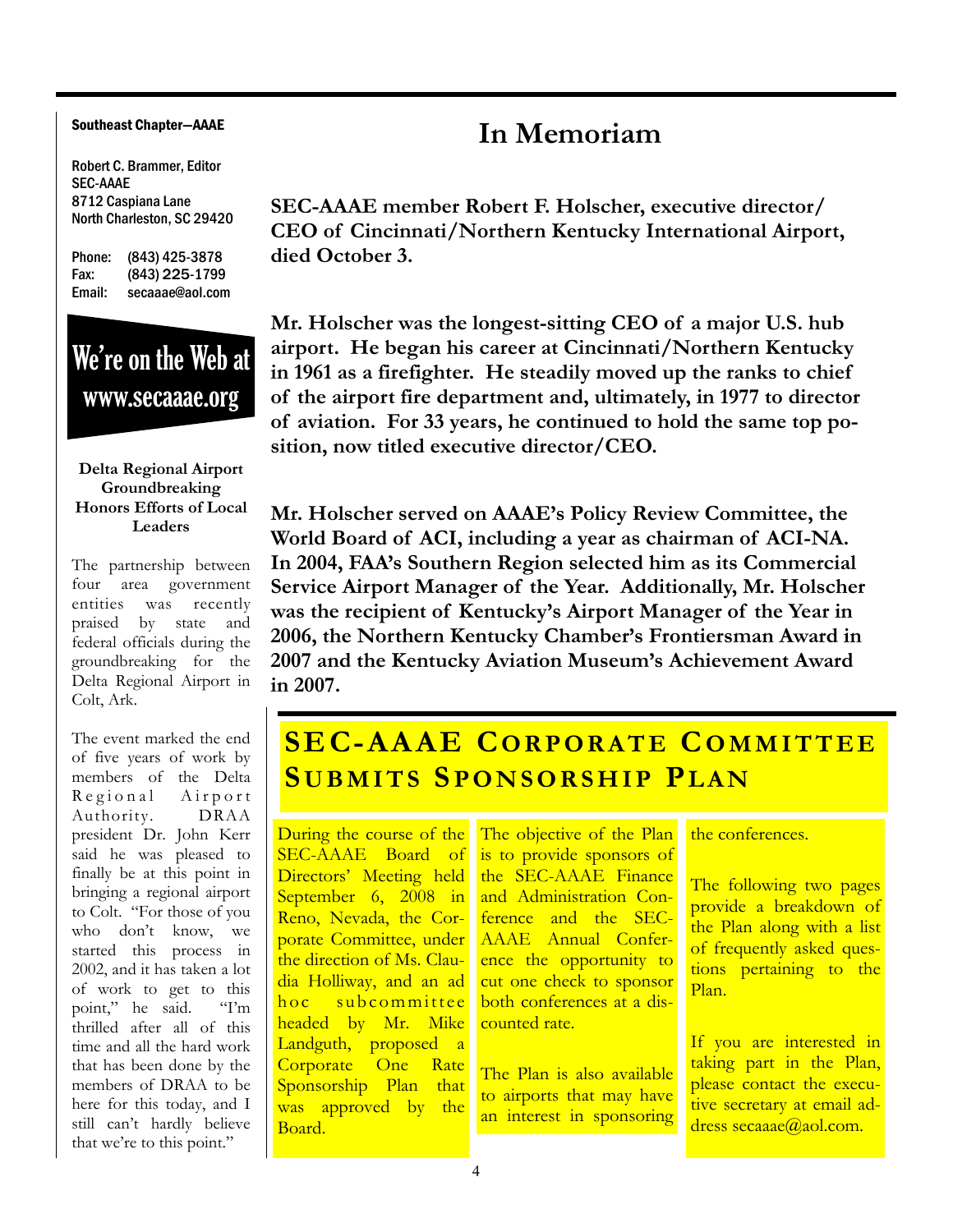### **Sponsorship Type Conference**

|                                                    | Finance & Administra-<br>tion | Annual           | <b>Both</b>      |
|----------------------------------------------------|-------------------------------|------------------|------------------|
| <b>President's Club</b>                            | \$2,500                       | \$5,000          | \$6,750          |
| Network Meeting with President of SEC-             |                               |                  |                  |
| <b>AAAE</b>                                        |                               |                  |                  |
| Spot at head table for lunch                       |                               |                  |                  |
|                                                    |                               |                  | 3 Registrations  |
| Complimentary registrations                        | 2 Registrations               | 2 Registrations  | Total            |
| Listed in program as lunch sponsor                 |                               |                  |                  |
| Photo Ad in Program                                |                               |                  |                  |
| Logo/Ad in program - 1/2 page                      |                               |                  |                  |
| Full Page ad in Newsletter                         | 1 Quarter                     | 1 Quarter        | <b>Full Year</b> |
| Logo on website                                    | Half Year                     | Half Year        | <b>Full Year</b> |
| <b>Informational Company presentation Prior</b>    |                               |                  |                  |
| to General Session                                 |                               | $\sqrt{ }$       |                  |
|                                                    |                               |                  |                  |
| <b>Directors Club</b>                              | \$1,500                       | \$3,500          | \$4,500          |
|                                                    |                               |                  | 2 Registrations  |
| Complimentary registration                         | 1 Registration                | 1 Registration   | Total            |
| <b>Listed in Program as Directors Club Sponsor</b> |                               |                  |                  |
| Recognized as a break sponsor                      |                               |                  |                  |
| <b>Half Page ad in Newsletter</b>                  |                               |                  |                  |
| Logo on website                                    | <b>Half Year</b>              | <b>Half Year</b> | Full year        |
| Logo/Ad in program - 1/4 page                      |                               |                  |                  |
| <b>Members Club</b>                                | \$1,000                       | \$2,000          | \$2,700          |
| <b>Complimentary registrations</b>                 | 1 Registration                | 1 Registration   | 1 Registration   |
| Quarter Page ad in Newsletter                      |                               |                  |                  |
| Listed in in program as Member Level               |                               |                  |                  |
| <b>Sponsor</b>                                     |                               |                  |                  |
| Recognized as a break sponsor                      |                               |                  |                  |
|                                                    |                               |                  |                  |
| <b>Partners Club</b>                               | \$500                         | \$500            | \$900            |
| Listed in program as Partners Club Sponsor         | $\sqrt{}$                     | $\sqrt{}$        | $\sqrt{}$        |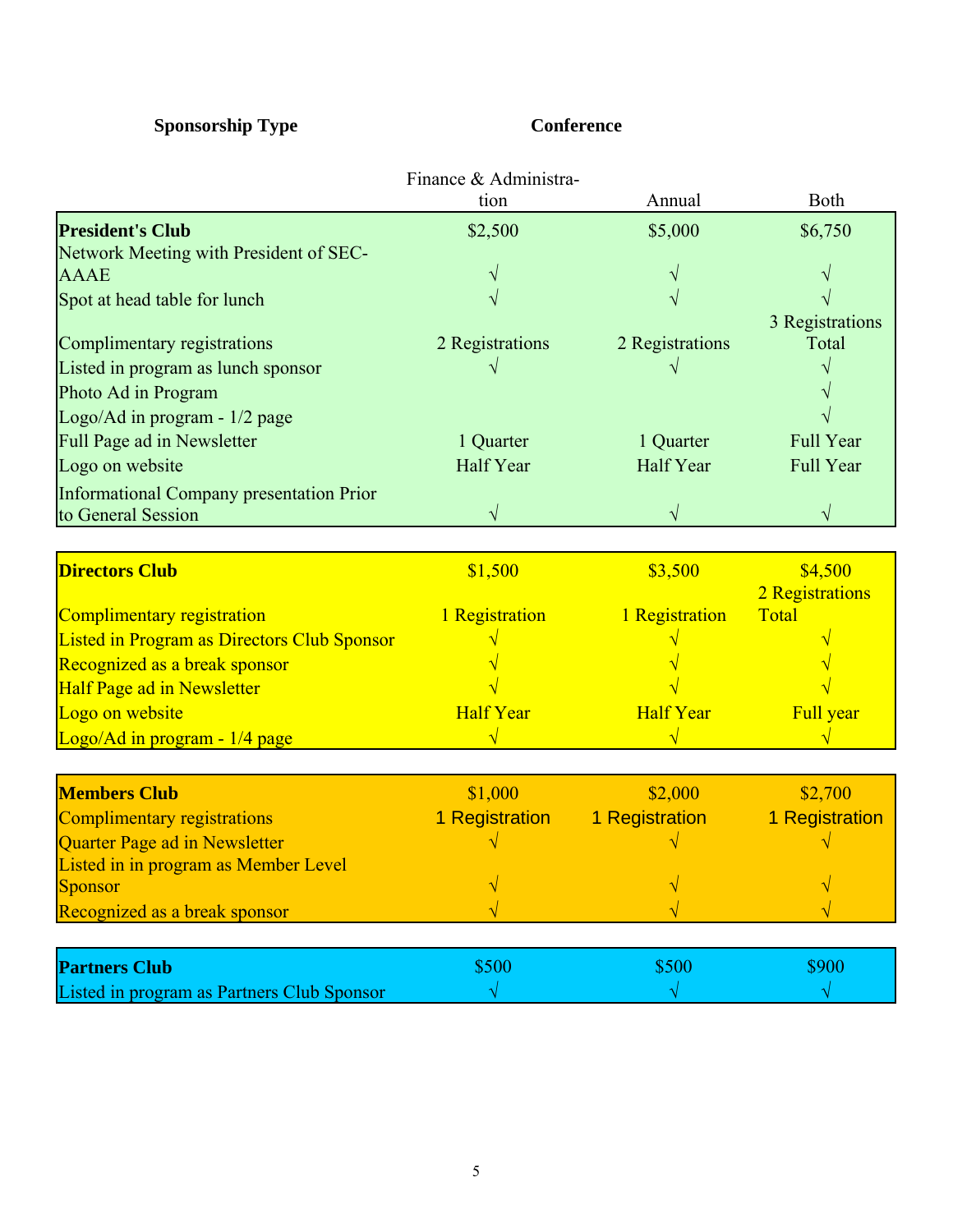| <b>Miscellaneous</b>                         |                     |
|----------------------------------------------|---------------------|
| Ad in newsletter 1/4                         | \$500               |
| Ad in newsletter 1/2                         | \$750               |
| Ad in newsletter full                        | \$1,000             |
| Ad in newsletter w/article                   | \$1,500             |
| Web sponsor                                  | \$500               |
| Badges (logo on badge)                       | \$2,000             |
| Conference bag                               | $cost$ plus \$1,500 |
| Back cover for program Ad                    | \$1,000             |
| Inside Front Cover of Program                | \$1,000             |
| Inside Back Cover of Program                 | \$1,000             |
| Introduction sponsorship of general session  | \$2,000             |
| Introduction sponsorship of speakers of ses- |                     |
| sions                                        | \$1,000             |
| General Sponsor                              | \$250               |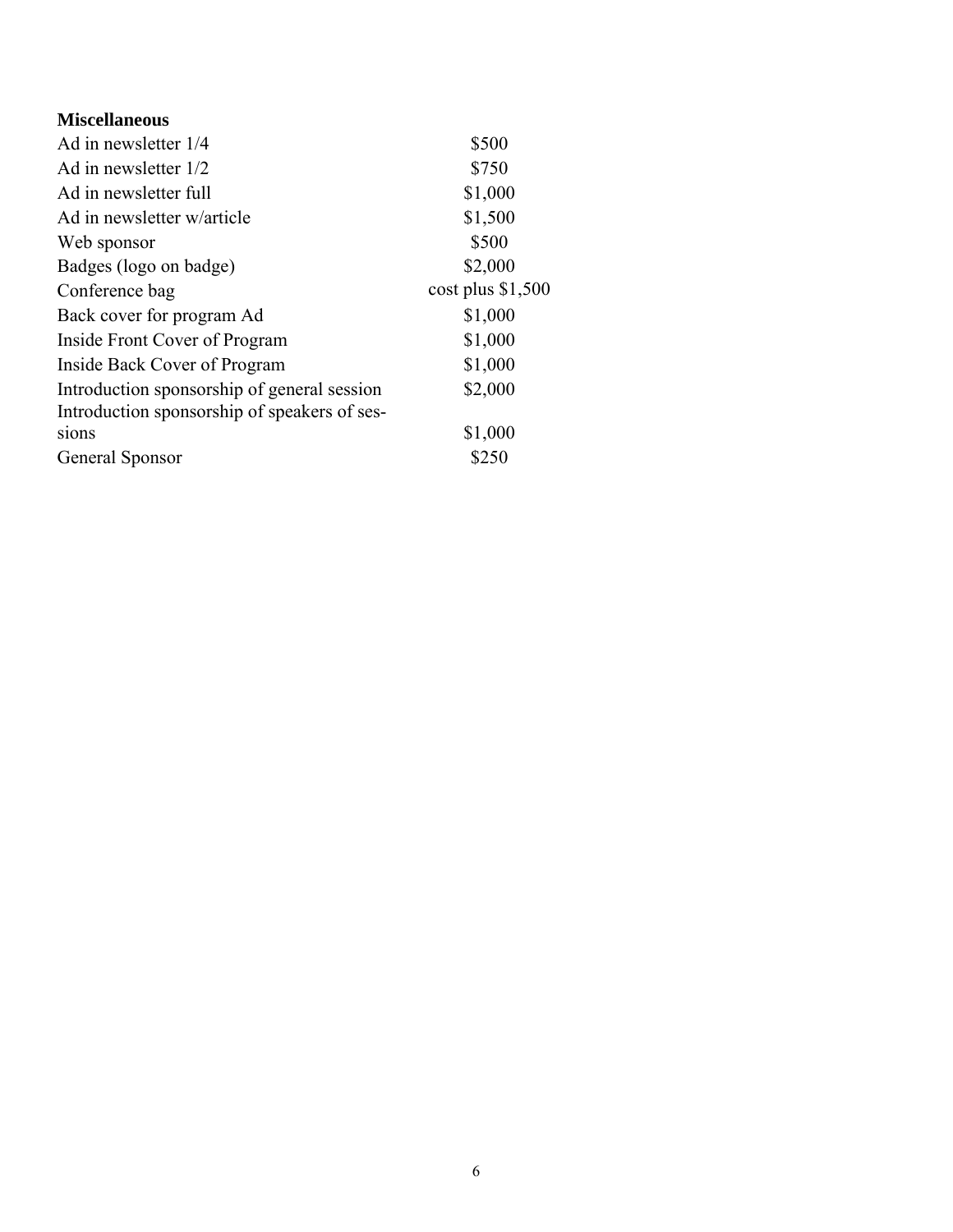#### Southeast Chapter of the American Association of Airport Executives Sponsorship Levels for FY 2008 Corporate Committee Comments

 There were five Corporate Committee Members that commented on the proposed sponsorship levels. The comments are as follows:

Define "Recognize" for each level (i.e. logo / no logo, size, note at the bottom of the page)

Recognize will be replaced with the term "listed" in the program.

 A financial analysis should be performed to determine what each level is worth in revenue versus actual cost to the Chapter where it regards quantitative items (e.g. complimentary registrations).

| President's Club Level Cost     | Approximately \$1500 |
|---------------------------------|----------------------|
| Director's Club Level Costs     | Approximately \$1000 |
| <b>Members Club Level Costs</b> | Approximately \$500  |

To enhance new sponsors, offer a bigger sponsorship rate discount to first-time sponsors.

 The current sponsorship levels have incorporated a discount to encourage corporate member participation for both conference events. Discount for first time sponsors was considered but was not carried forward in fear of alienating long time sponsors of the Chapter.

 How and by whom will records be kept to ensure that the monies are being allocated between conferences appropriately?

 If a sponsor signs up for both events under a sponsorship type (i.e., Presidential) then the money will be deposited into the general fund. A separate set of books will be kept by the Executive Secretary and the discounted portion of the sponsorship will be allocated to the Finance and Administration Conference. If a sponsor only wants to support one conference then the money is sent to the conference chair.

 Develop more incentives that will not cause quantitative expenses to the Chapter but will offer value to the Corporate Members (e.g. logos on the website, newsletter information, etc. versus free registrations)

 The sponsorship table presented to the corporate committee represents over two years of meetings attempting to capture unique opportunities for additional revenue. This should be considered a living, breathing document that should be revisited on an annual basis for updates and improvements. At that time any concrete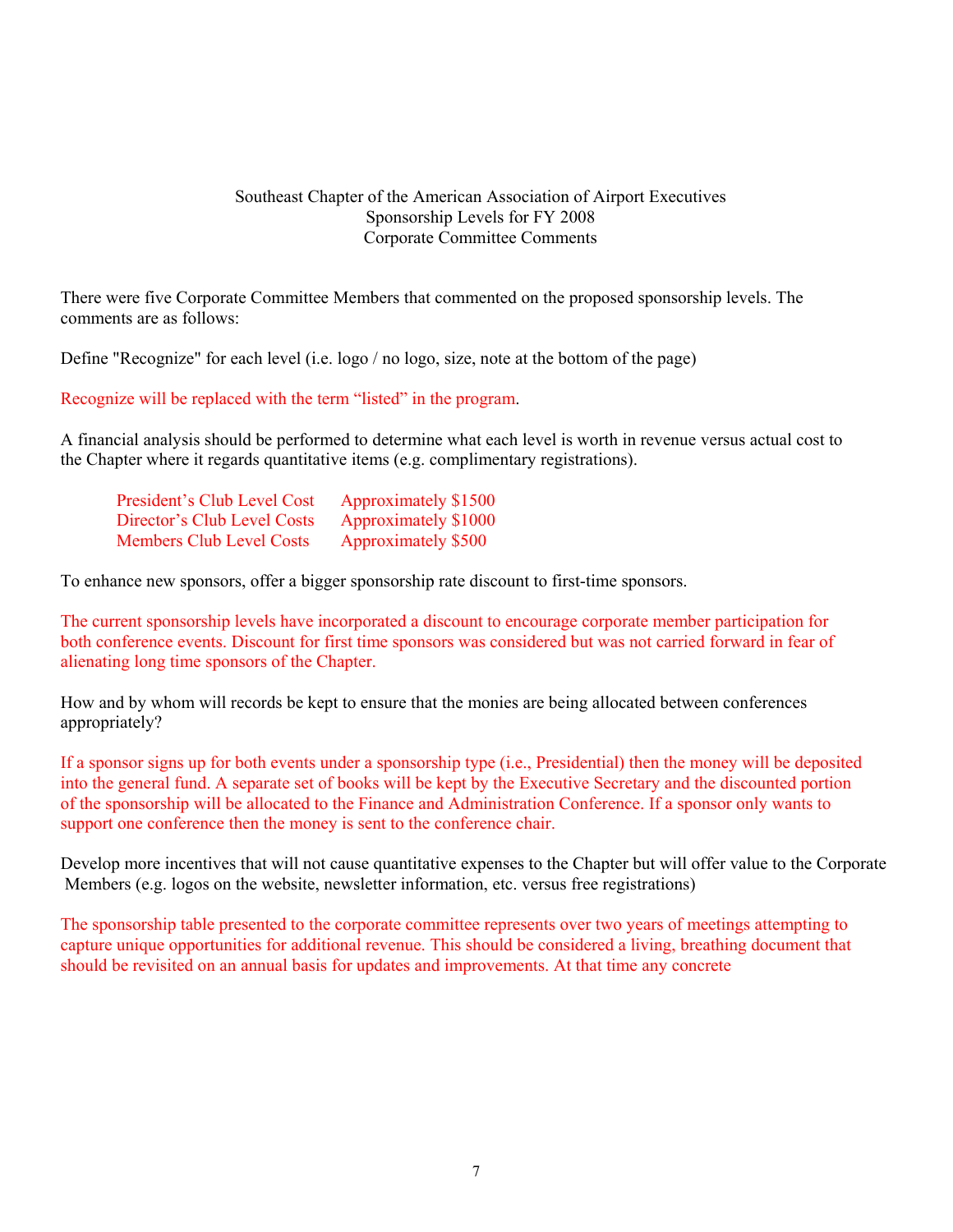recommendations by sponsors should be considered by the Board of Directors for inclusion into the program.

Offer fewer complimentary registrations at each level but give a discounted rate should a company need more than the allotment.

 Excellent idea but the administration of this activity is too burdensome to consider at this time. As the program evolves the Board should consider this for future improvements of the program.

 Commenter indicated that a) this plan should not completely replace the old as many companies may be only interested in one conference or the other; b) the new plan should revert to using the previous sponsorship level names (i.e. Platinum, Gold, Silver, etc.) as companies may be more inclined to accept an increased contribution level due to familiarity

 Consideration was given by the committee to simply modify the old system. It was decided that a complete overhaul was need for the program.

Might there be a need for additional level of \$250 and a provision for smaller contributions of (say) \$100?

 This recommendation was considered by the committee but the floor limits presented were considered reasonable. A general sponsor category has been added to the miscellaneous section. The fee is \$250 but the sponsor is not recognized in any of the media circulated for the event.

For which session is the information presentation allowed?

 The informational presentation will be done in concert with the introduction of a general secession speaker. The company will be allowed approximately 3 minutes to introduce their company and/or product which will be followed by the introduction of the speaker.

Offer an option of 3 complimentary registrations or 2 registrations and a discount (percent TBD) on booth space at this level.

See response to question #6.

Should Director's Level receive a half page in the newsletter to correspond with those offered at Directors' and Members' level?

#### Half Page added

Does Directors/Members Club level get a selection as to which break is sponsored?